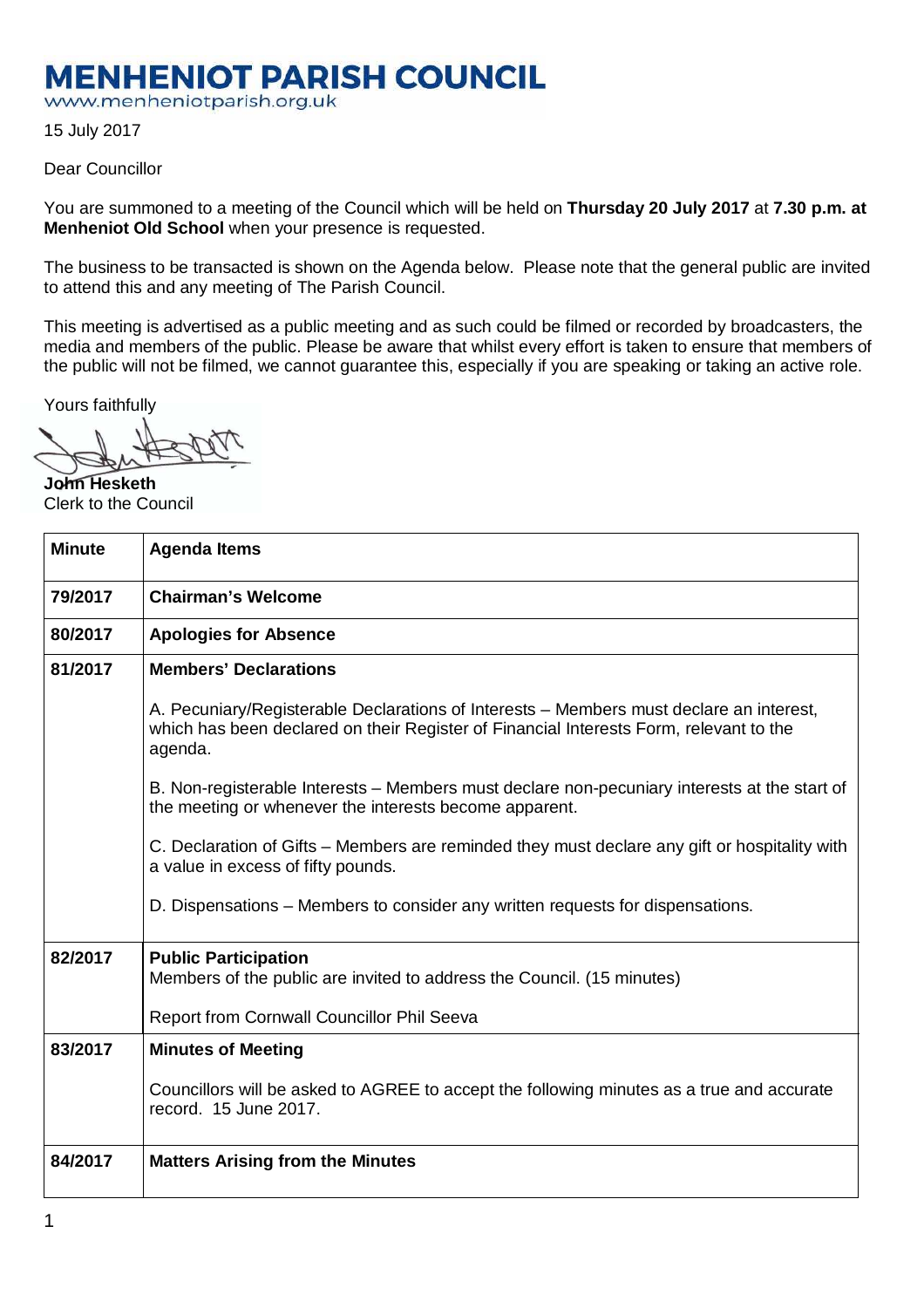| 85/2017 | <b>Correspondence</b><br>Emails received from Amanda Leman and Keith Goldsmith concerning parking issues<br>A<br>at Hartmeade                                                                                                                                                                                                                      |  |  |  |  |  |  |
|---------|----------------------------------------------------------------------------------------------------------------------------------------------------------------------------------------------------------------------------------------------------------------------------------------------------------------------------------------------------|--|--|--|--|--|--|
| 86/2017 | <b>Planning Matters</b><br>To agree the parish council's response to Cornwall Council consultations on new<br>A<br>planning applications received before the agenda was finalised: None received.                                                                                                                                                  |  |  |  |  |  |  |
|         | Any applications received by Cornwall Council by the time of the meeting. Information<br>B<br>only. None received.                                                                                                                                                                                                                                 |  |  |  |  |  |  |
|         | C<br>Planning applications approved by Cornwall Council - Information only.<br>28.06.2017 PA16/10387 APPROVED<br>Applicant: Mr Callum Campbell<br>Location: Land East Of North Treviddo Farm Horningtops Cornwall<br>Proposal: Construction of a general purpose agricultural building (Re- submission of<br>withdrawn application No. PA16/06807) |  |  |  |  |  |  |
|         | 26.06.2017 PA17/02465 APPROVED<br>Applicant: Mr Lavers<br>Location: Trouts Mill Menheniot PL14 3PN<br>Proposal: Construction of flood defence in the form of a traditional stone wall with turf topping<br>on land at Trouts Mill                                                                                                                  |  |  |  |  |  |  |
|         | 30.06.2017 PA17/04335 APPROVED<br>Applicant: Mr J Kendall<br>Location: Tregrill Farm Menheniot Liskeard Cornwall PL14 3PL<br>Proposal: Construction of a replacement cattle shed                                                                                                                                                                   |  |  |  |  |  |  |
|         | 11.07.2017 PA17/04559 APPROVED<br>Applicant: Messrs WJ And CN Dymond<br>Location: West Penquite Farm Middlehill Liskeard Cornwall PL14 5AQ<br>Proposal: Reserved Matters application for construction of agricultural workers dwelling to<br>include formation of new access and other associated works.                                           |  |  |  |  |  |  |
|         | Planning applications refused by Cornwall Council or withdrawn by the applicant.<br>D<br>Information only. None.                                                                                                                                                                                                                                   |  |  |  |  |  |  |
|         | Е<br><b>Planning Appeals: None</b>                                                                                                                                                                                                                                                                                                                 |  |  |  |  |  |  |
|         | Pre-app advice.<br>F<br>CIIr Easterbrook will present a verbal report on a meeting held with Mr Nathan Pearce to<br>discuss his request for advice prior to making a planning application.                                                                                                                                                         |  |  |  |  |  |  |
| 87/2017 | <b>Closed session</b><br>Under the 1960 Public Bodies (Admission to Meetings) Act, the Parish Council agrees to<br>exclude the press and public from this part of the meeting due to the confidential nature of<br>the business to be discussed.                                                                                                   |  |  |  |  |  |  |
|         | Complaint from Mr D Kemplen concerning maintenance of council allotments.<br>Councillors will read a statement from Mr Kemplen and discuss its contents with him in order<br>to resolve a disagreement about the level of maintenance provided by the parish council.                                                                              |  |  |  |  |  |  |
| 88/2017 | <b>Financial Matters</b>                                                                                                                                                                                                                                                                                                                           |  |  |  |  |  |  |
|         | Accounts for Payment - Schedule 2017/18 - Members are to consider the payment<br>A<br>schedule and agree payment.                                                                                                                                                                                                                                  |  |  |  |  |  |  |